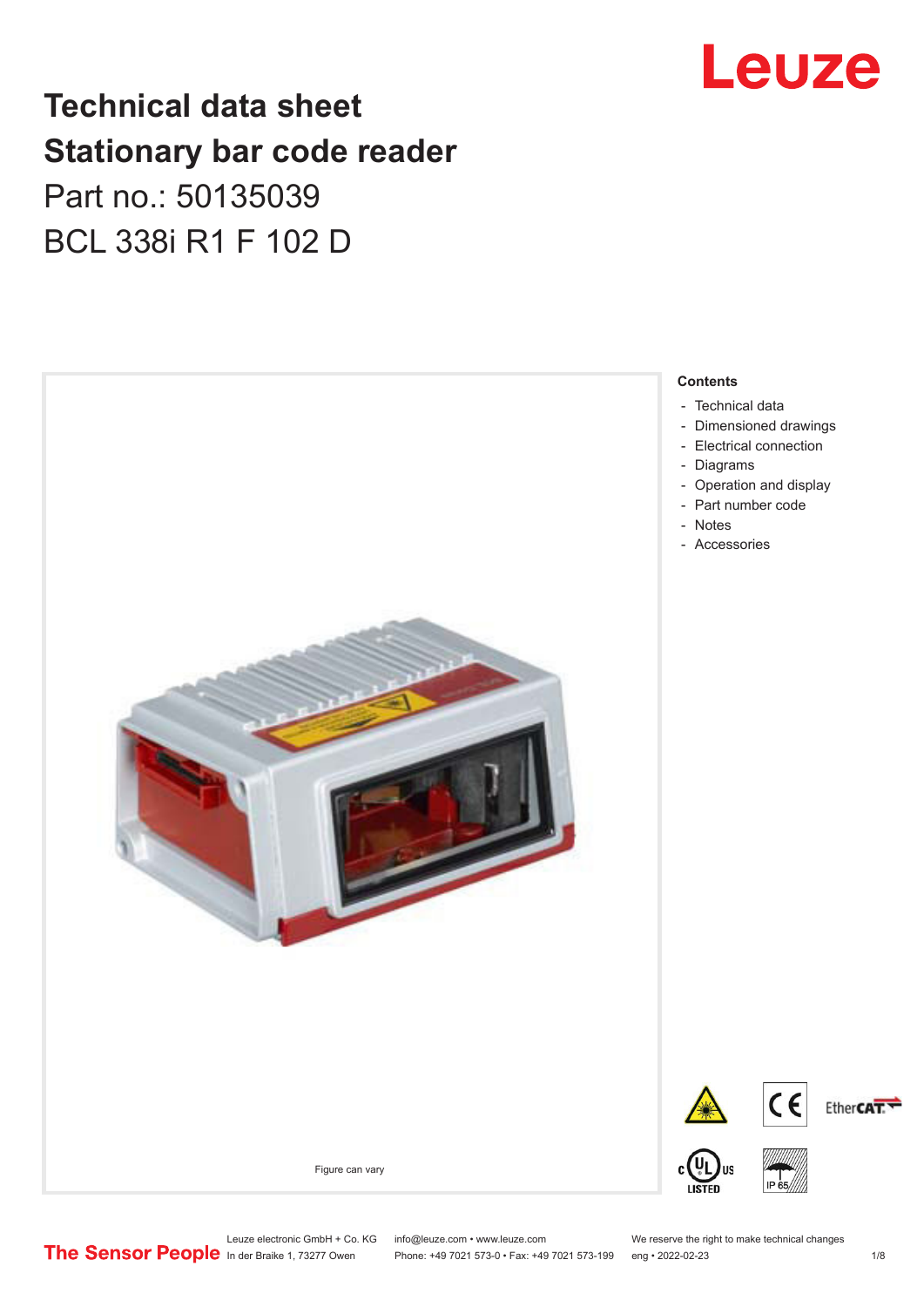### <span id="page-1-0"></span>**Technical data**

#### **Basic data**

| <b>Series</b>                                   | <b>BCL 300i</b>                    |
|-------------------------------------------------|------------------------------------|
| <b>Functions</b>                                |                                    |
| <b>Functions</b>                                | Alignment mode                     |
|                                                 | AutoConfig                         |
|                                                 | AutoControl                        |
|                                                 | AutoReflAct                        |
|                                                 | Code fragment technology           |
|                                                 | <b>LED</b> indicator               |
|                                                 | Reference code comparison          |
| <b>Characteristic parameters</b>                |                                    |
| <b>MTTF</b>                                     | 110 years                          |
| <b>Read data</b>                                |                                    |
| Code types, readable                            | 2/5 Interleaved                    |
|                                                 | Codabar                            |
|                                                 | Code 128                           |
|                                                 | Code 39                            |
|                                                 | Code 93                            |
|                                                 | <b>EAN 8/13</b>                    |
|                                                 | GS1 Databar Expanded               |
|                                                 | <b>GS1 Databar Limited</b>         |
|                                                 | <b>GS1 Databar Omnidirectional</b> |
|                                                 | <b>UPC</b>                         |
| Scanning rate, typical                          | $1,000$ scans/s                    |
| Bar codes per reading gate, max.<br>number      | 64 Piece(s)                        |
| <b>Optical data</b>                             |                                    |
| <b>Reading distance</b>                         | 100  470 mm                        |
| Light source                                    | Laser, Red                         |
| Wavelength                                      | 655 nm                             |
| Laser class                                     | 1, IEC/EN 60825-1:2014             |
| <b>Transmitted-signal shape</b>                 | Continuous                         |
| Usable opening angle (reading field<br>opening) | 60°                                |
| <b>Modulus size</b>                             | $0.30.5$ mm                        |
| Reading method                                  | Raster scanner                     |

| Modulus size                                          | $0.30.5$ mm                |
|-------------------------------------------------------|----------------------------|
| <b>Reading method</b>                                 | Raster scanner             |
| <b>Beam deflection</b>                                | Via rotating polygon wheel |
| Light beam exit                                       | Front                      |
| Raster (number of lines)                              | 8 Piece(s)                 |
| Scanning field at scanner distance of<br>100 mm       | $14 \text{ mm}$            |
| Scanning field at scanner distance of 24 mm<br>200 mm |                            |
| Scanning field at scanner distance of<br>300 mm       | 35 mm                      |
| Scanning field at scanner distance of 45 mm<br>400 mm |                            |

#### **Electrical data**

**Protective circuit** Polarity reversal protection

**Performance data Supply voltage U<sub>B</sub> Power consumption, max.** 4.5 W

18 30 V, DC

**Output current, max.** 60 mA **Number of inputs/outputs selectable** 2 Piece(s) **Input current, max.** 8 mA **Interface Type** EtherCAT **EtherCAT Function** Process **Transmission protocol** EtherCAT, CoE and EoE **Service interface Type** USB 2.0 **USB Configuration** via software Service **Connection Number of connections** 1 Piece(s) **Connection 1 Function** BUS IN BUS OUT Connection to device Data interface PWR / SW IN / OUT Service interface **Type of connection** Plug connector, It is essential to use a connection unit when commissioning the device. **No. of pins** 32 -pin **Type Male Mechanical data Design Cubic Dimension (W x H x L)** 95 mm x 44 mm x 68 mm **Housing material** Metal **Metal housing** Diecast aluminum **Lens cover material** Glass **Net weight** 270 g **Housing color** Red Silver **Type of fastening** Dovetail grooves Fastening on back Via optional mounting device **Operation and display Type of display** LED Monochromatic graphic display, 128 x 32 pixels **Number of LEDs** 2 Piece(s) **Type of configuration** Via web browser **Operational controls** Button(s) **Environmental data** Ambient temperature, operation 0 ... 40 °C **Ambient temperature, storage** -20 ... 70 °C **Relative humidity (non-condensing)** 0 ... 90 %

**Inputs/outputs selectable**

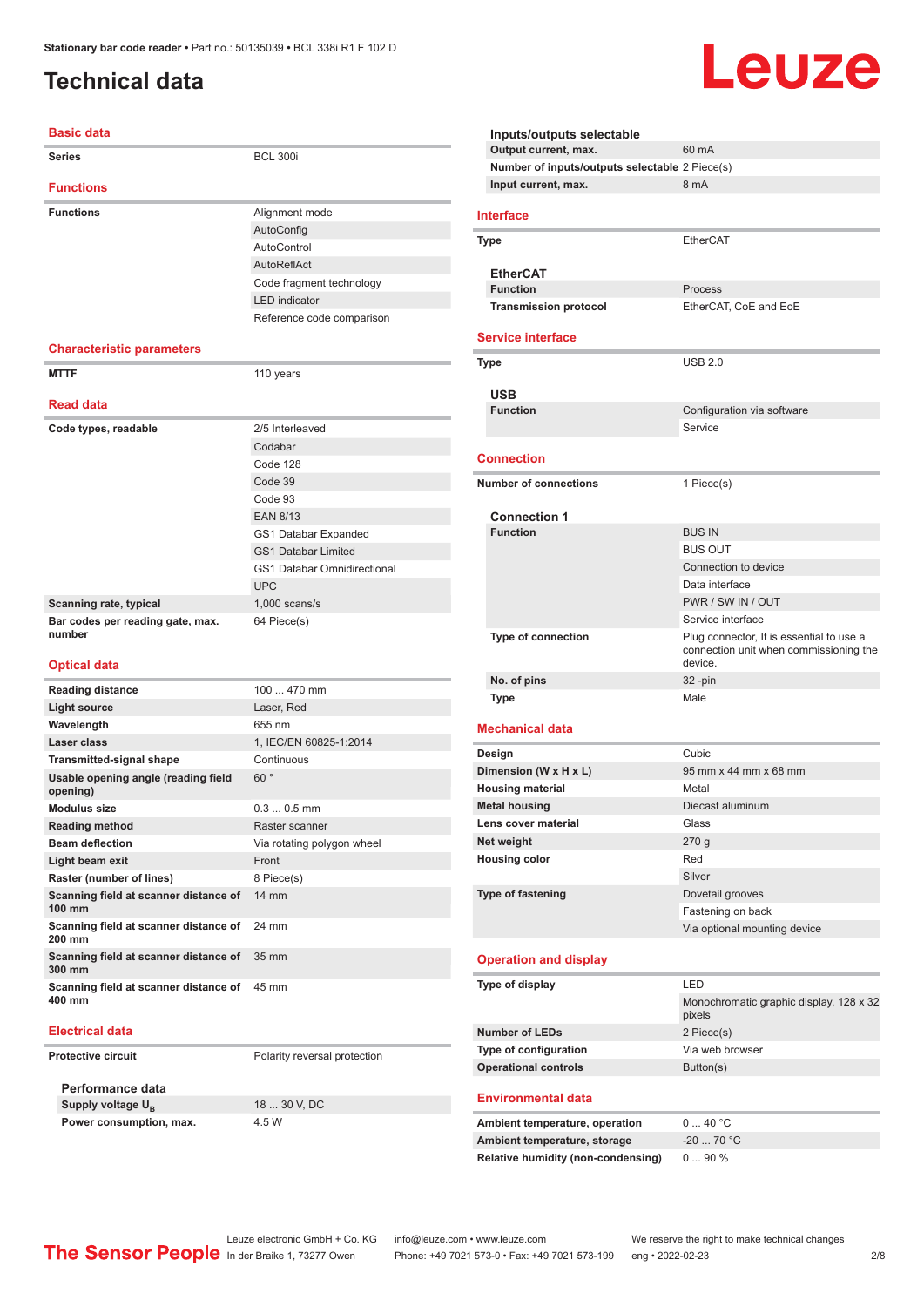### <span id="page-2-0"></span>**Technical data**

# Leuze

#### **Certifications**

| Degree of protection                                               | IP 65                    |
|--------------------------------------------------------------------|--------------------------|
| <b>Protection class</b>                                            | $\mathbf{III}$           |
| <b>Certifications</b>                                              | c UL US                  |
| Test procedure for EMC in accordance                               | EN 55022                 |
| with standard                                                      | EN 61000-4-2, -3, -4, -6 |
| Test procedure for shock in<br>accordance with standard            | IEC 60068-2-27, test Ea  |
| Test procedure for continuous shock<br>in accordance with standard | IEC 60068-2-29, test Eb  |
| Test procedure for vibration in<br>accordance with standard        | IEC 60068-2-6, test Fc   |

#### **Classification**

| <b>Customs tariff number</b> | 84719000 |
|------------------------------|----------|
| <b>ECLASS 5.1.4</b>          | 27280102 |
| <b>ECLASS 8.0</b>            | 27280102 |
| <b>ECLASS 9.0</b>            | 27280102 |
| ECLASS 10.0                  | 27280102 |
| <b>ECLASS 11.0</b>           | 27280102 |
| ECLASS 12.0                  | 27280102 |
| <b>ETIM 5.0</b>              | EC002550 |
| <b>ETIM 6.0</b>              | EC002550 |
| <b>ETIM 7.0</b>              | EC002550 |

### **Dimensioned drawings**

All dimensions in millimeters

 $\overline{A}$ 





- A Optical axis
- B M4 thread (5 deep)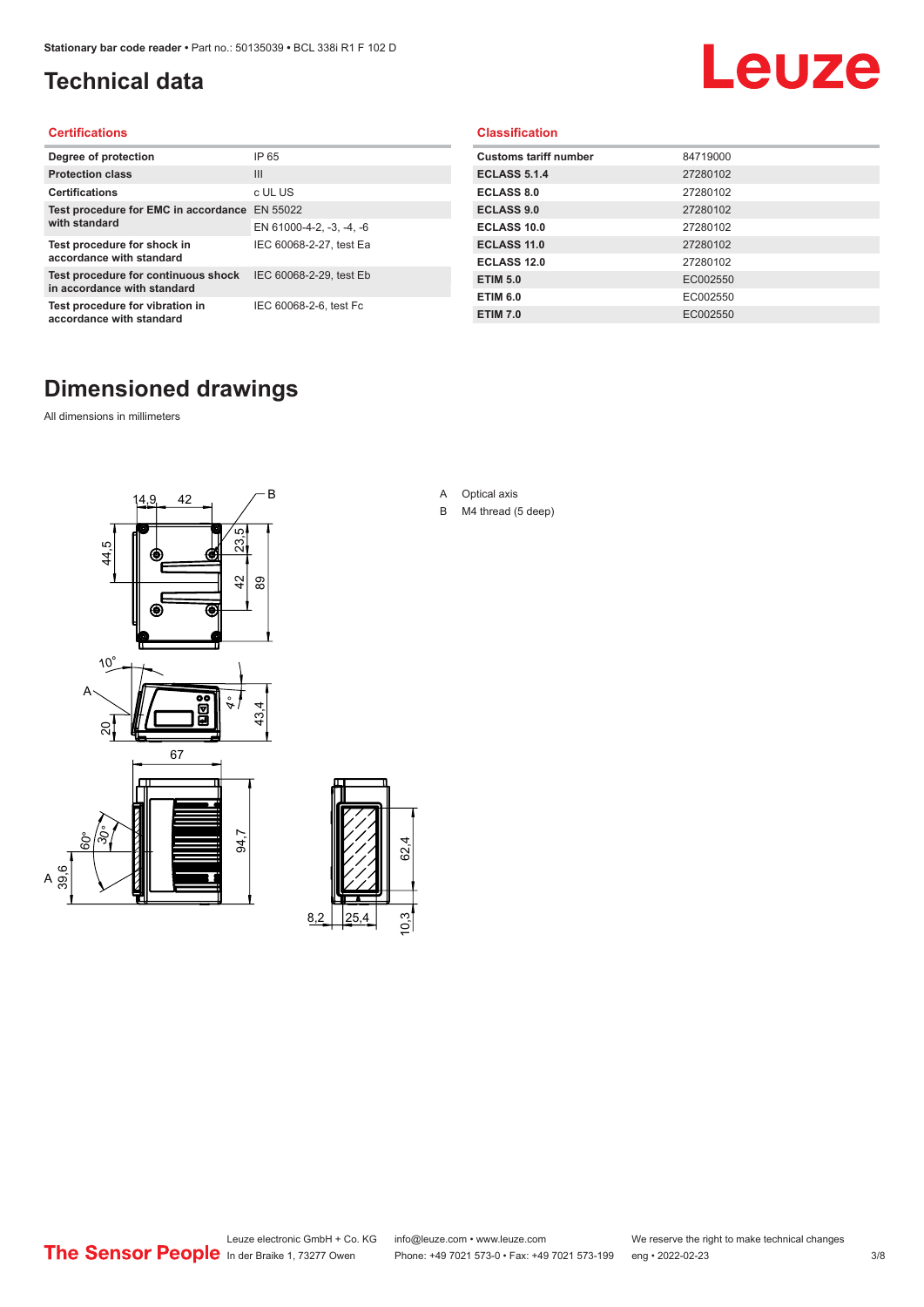#### <span id="page-3-0"></span>**Electrical connection**

## Leuze

#### **Connection 1**

| <b>Function</b>    | <b>BUS IN</b>                                                              |
|--------------------|----------------------------------------------------------------------------|
|                    | <b>BUS OUT</b>                                                             |
|                    | Connection to device                                                       |
|                    | Data interface                                                             |
|                    | PWR / SW IN / OUT                                                          |
|                    | Service interface                                                          |
| Type of connection | Plug connector                                                             |
| Type of connection | It is essential to use a connection unit when<br>commissioning the device. |
| No. of pins        | $32 - pin$                                                                 |
| Type               | Male                                                                       |

#### **Diagrams**

#### Reading field curve



x Reading field distance [mm]

y Reading field width [mm]

### **Operation and display**

| <b>LED</b> |  | <b>Display</b>                        | <b>Meaning</b>                  |
|------------|--|---------------------------------------|---------------------------------|
| <b>PWR</b> |  | Green, flashing                       | Device ok, initialization phase |
|            |  | Green, continuous light               | Device OK                       |
|            |  | Green, briefly off - on               | Reading successful              |
|            |  | green, briefly off - briefly red - on | Reading not successful          |
|            |  | Orange, continuous light              | Service mode                    |
|            |  |                                       |                                 |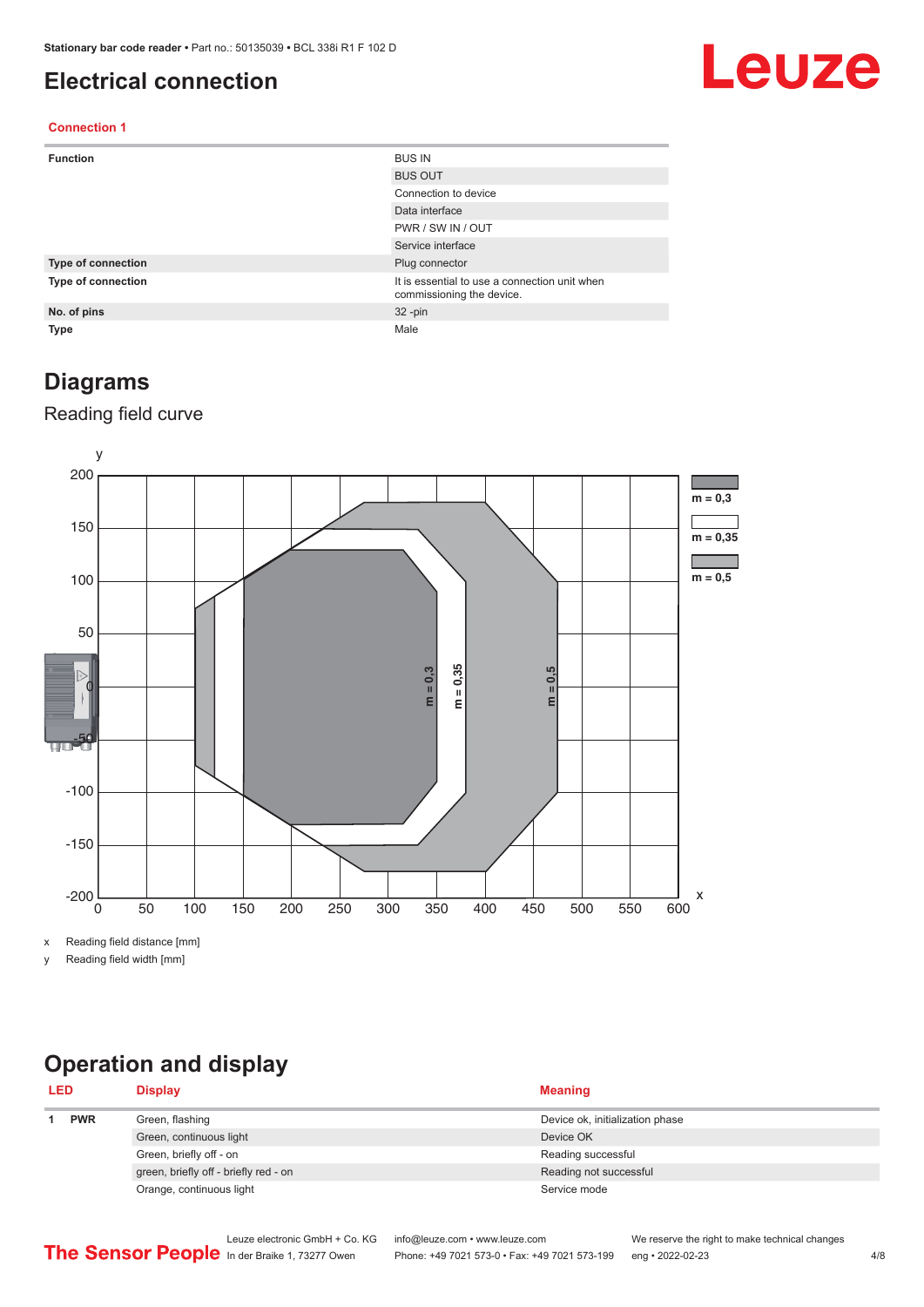#### <span id="page-4-0"></span>**Operation and display**

# Leuze

| LED         |            | <b>Display</b>          | <b>Meaning</b>         |
|-------------|------------|-------------------------|------------------------|
| <b>PWR</b>  |            | Red, flashing           | Device OK, warning set |
|             |            | Red, continuous light   | Error, device error    |
| $2^{\circ}$ | <b>BUS</b> | Green, flashing         | Initialization         |
|             |            | Green, continuous light | Bus operation ok       |
|             |            | Red, flashing           | Communication error    |
|             |            | Red, continuous light   | Bus error              |

#### **Part number code**

Part designation: **BCL XXXX YYZ AAA BB CCCC**

| <b>BCL</b>  | <b>Operating principle</b><br>BCL: bar code reader                                                                                                                                                                                       |
|-------------|------------------------------------------------------------------------------------------------------------------------------------------------------------------------------------------------------------------------------------------|
| <b>XXXX</b> | Series/interface (integrated fieldbus technology)<br>300i: RS 232 / RS 422 (stand-alone)<br>301i: RS 485 (multiNet slave)<br>304i: PROFIBUS DP<br>308i: EtherNet TCP/IP, UDP<br>338i: EtherCAT<br>348i: PROFINET RT<br>358i: EtherNet/IP |
| YY          | <b>Scanning principle</b><br>S: line scanner (single line)<br>R1: line scanner (raster)<br>O: oscillating-mirror scanner (oscillating mirror)                                                                                            |
| z           | <b>Optics</b><br>N: High Density (close)<br>M: Medium Density (medium distance)<br>F: Low Density (remote)<br>L: Long Range (very large distances)<br>J: ink-jet (depending on the application)                                          |
| <b>AAA</b>  | Beam exit<br>100: lateral<br>102: front                                                                                                                                                                                                  |
| <b>BB</b>   | <b>Special equipment</b><br>D: With display<br>H: With heating<br>DH: optionally with display and heating<br>P: plastic exit window                                                                                                      |
| CCCC        | <b>Functions</b><br>F007: optimized process data structure                                                                                                                                                                               |
| <b>Made</b> |                                                                                                                                                                                                                                          |

| <b>Note</b>                                                                                       |
|---------------------------------------------------------------------------------------------------|
| $\phi$ A list with all available device types can be found on the Leuze website at www.leuze.com. |

#### **Notes**

| Observe intended use!                                                                                                                                                                                                      |
|----------------------------------------------------------------------------------------------------------------------------------------------------------------------------------------------------------------------------|
| $\%$ This product is not a safety sensor and is not intended as personnel protection.<br>↓ The product may only be put into operation by competent persons.<br>♦ Only use the product in accordance with its intended use. |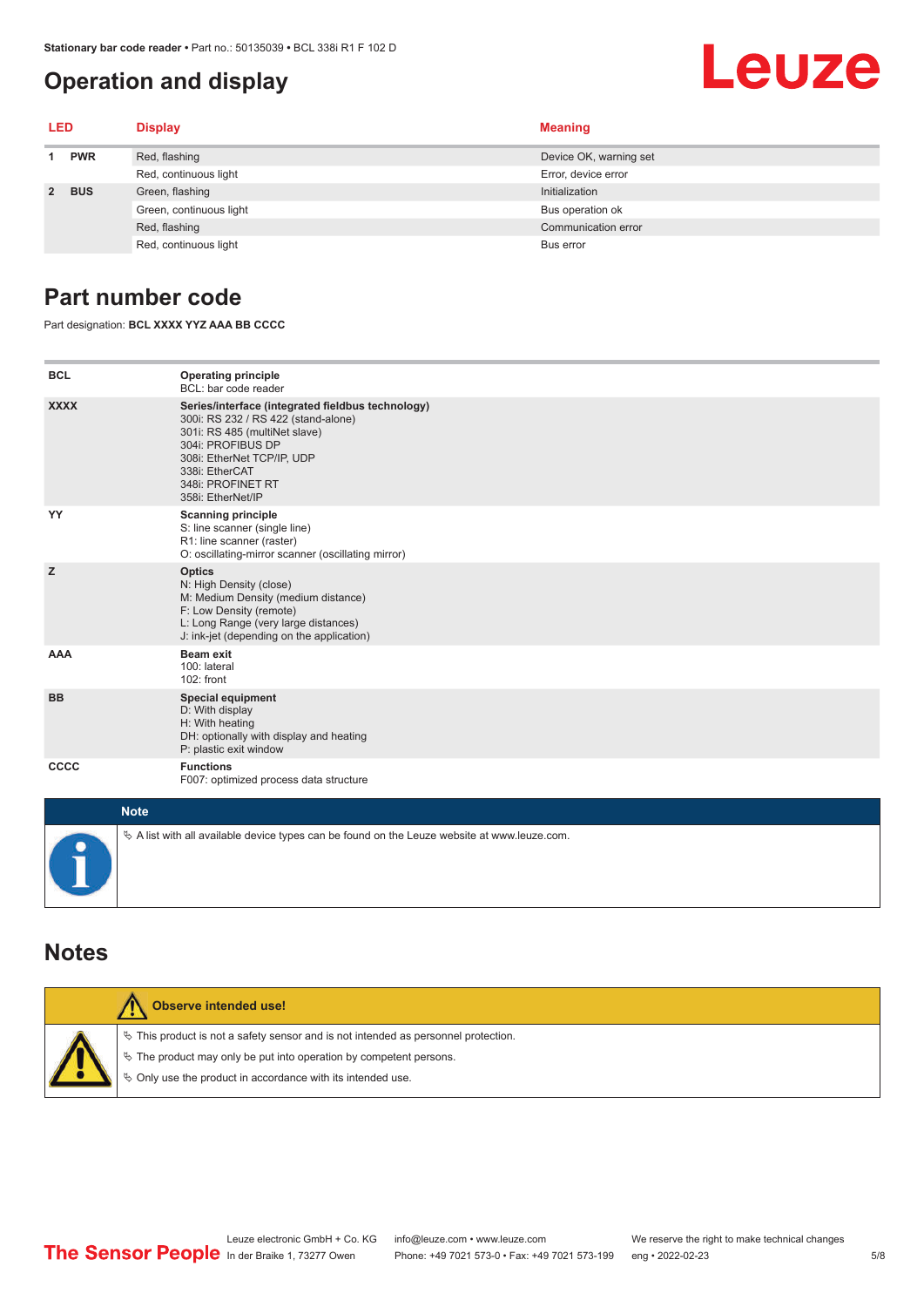#### <span id="page-5-0"></span>**Notes**

|   | <b>ATTENTION! LASER RADIATION - CLASS 1 LASER PRODUCT</b>                                                                                                                                                                                                  |
|---|------------------------------------------------------------------------------------------------------------------------------------------------------------------------------------------------------------------------------------------------------------|
| 纂 | The device satisfies the requirements of IEC/EN 60825-1:2014 safety requlations for a product of laser class 1 and complies with 21 CFR 1040.10 except<br>for conformance with IEC 60825-1 Ed. 3., as described in Laser Notice No. 56, dated May 8, 2019. |
|   | $\&$ Observe the applicable statutory and local laser protection regulations.                                                                                                                                                                              |
|   | $\%$ The device must not be tampered with and must not be changed in any way.<br>There are no user-serviceable parts inside the device.<br>Repairs must only be performed by Leuze electronic GmbH + Co. KG.                                               |

#### **Accessories**

### Connection technology - Connection cables

|      | Part no. | <b>Designation</b>      | <b>Article</b>   | <b>Description</b>                                                                                                                                                                            |
|------|----------|-------------------------|------------------|-----------------------------------------------------------------------------------------------------------------------------------------------------------------------------------------------|
| \ll. | 50132079 | KD U-M12-5A-V1-<br>050  | Connection cable | Connection 1: Connector, M12, Axial, Female, A-coded, 5-pin<br>Connection 2: Open end<br>Shielded: No<br>Cable length: 5,000 mm<br>Sheathing material: PVC                                    |
|      | 50135074 | KS ET-M12-4A-P7-<br>050 | Connection cable | Suitable for interface: Ethernet<br>Connection 1: Connector, M12, Axial, Male, D-coded, 4-pin<br>Connection 2: Open end<br>Shielded: Yes<br>Cable length: 5,000 mm<br>Sheathing material: PUR |

### Connection technology - Interconnection cables

|        |    | Part no. | <b>Designation</b>                     | <b>Article</b>        | <b>Description</b>                                                                                                                                                                                                               |
|--------|----|----------|----------------------------------------|-----------------------|----------------------------------------------------------------------------------------------------------------------------------------------------------------------------------------------------------------------------------|
| Ý<br>Ħ | ▣  | 50117011 | <b>KB USB A - USB</b><br>miniB         | Service line          | Suitable for interface: USB<br>Connection 1: USB<br>Connection 2: USB<br>Shielded: Yes<br>Cable length: 1,500 mm<br>Sheathing material: PVC                                                                                      |
|        |    | 50137078 | <b>KSS ET-M12-4A-</b><br>M12-4A-P7-050 | Interconnection cable | Suitable for interface: Ethernet<br>Connection 1: Connector, M12, Axial, Male, D-coded, 4-pin<br>Connection 2: Connector, M12, Axial, Male, D-coded, 4-pin<br>Shielded: Yes<br>Cable length: 5,000 mm<br>Sheathing material: PUR |
|        | 世軍 | 50135081 | <b>KSS ET-M12-4A-</b><br>RJ45-A-P7-050 | Interconnection cable | Suitable for interface: Ethernet<br>Connection 1: Connector, M12, Axial, Male, D-coded, 4-pin<br>Connection 2: RJ45<br>Shielded: Yes<br>Cable length: 5,000 mm<br>Sheathing material: PUR                                        |

Leuze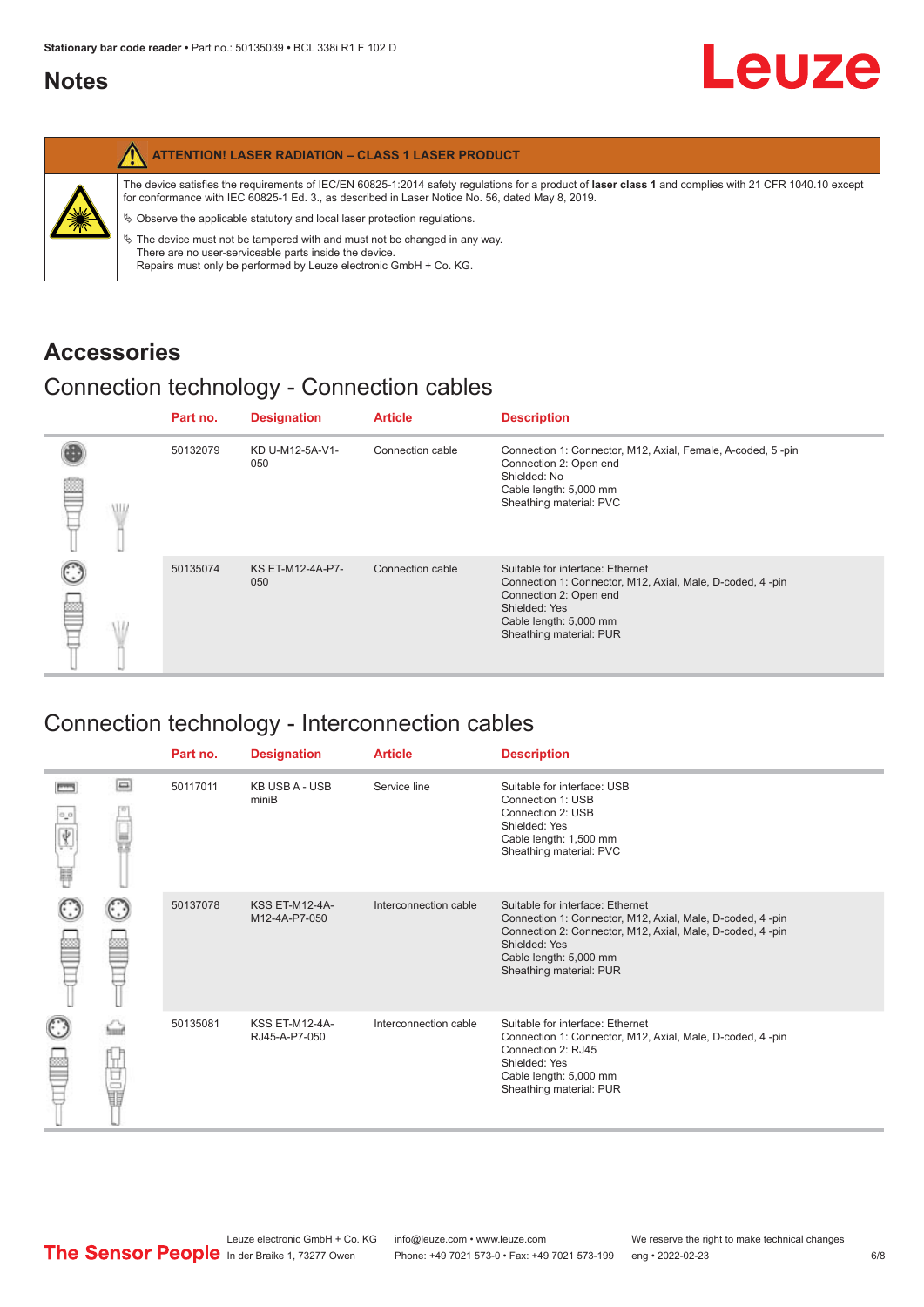## Leuze

#### **Accessories**

### Connection technology - Connection boxes

| Part no.   | <b>Designation</b> | <b>Article</b>  | <b>Description</b>                                                                                                                                         |
|------------|--------------------|-----------------|------------------------------------------------------------------------------------------------------------------------------------------------------------|
| 50134929 * | ME 338 103         | Connection unit | Suitable for: BCL 338i, BPS 338i<br>Suitable for interface: EtherCAT<br>Number of connections: 4 Piece(s)<br>Connection: Cable with connector, M12, 900 mm |
| 50134927 * | ME 338 104         | Connection unit | Suitable for: BCL 338i<br>Suitable for interface: EtherCAT<br>Number of connections: 5 Piece(s)<br>Connection: Cable with connector, M12, 900 mm           |
| 50134928 * | ME 338 214         | Connection unit | Suitable for: BCL 338i<br>Suitable for interface: EtherCAT<br>Number of connections: 5 Piece(s)<br>Connection: Cable with connector, M12, 600 mm           |
| 50134931 * | MK 338             | Connection unit | Suitable for: BCL 338i, BPS 338i<br>Suitable for interface: EtherCAT<br>Number of connections: 4 Piece(s)<br>Connection: Terminal                          |
| 50134930 * | <b>MS 338</b>      | Connection unit | Suitable for: BCL 338i, BPS 338i<br>Suitable for interface: EtherCAT<br>Number of connections: 4 Piece(s)<br>Connection: Connector, M12                    |

\* Necessary accessories, please order separately

### Mounting technology - Mounting brackets

|              | Part no. | <b>Designation</b> | <b>Article</b>  | <b>Description</b>                                                                                                                                                                            |
|--------------|----------|--------------------|-----------------|-----------------------------------------------------------------------------------------------------------------------------------------------------------------------------------------------|
| $\sim$<br>ı. | 50121433 | BT 300 W           | Mounting device | Design of mounting device: Angle, L-shape<br>Fastening, at system: Through-hole mounting<br>Mounting bracket, at device: Screw type<br>Type of mounting device: Adjustable<br>Material: Metal |

#### Mounting technology - Rod mounts

| Part no. | <b>Designation</b> | <b>Article</b>  | <b>Description</b>                                                                                                                                                                                                                                                |
|----------|--------------------|-----------------|-------------------------------------------------------------------------------------------------------------------------------------------------------------------------------------------------------------------------------------------------------------------|
| 50121435 | BT 56 - 1          | Mounting device | Functions: Static applications<br>Design of mounting device: Mounting system<br>Fastening, at system: For 12 mm rod, For 14 mm rod, For 16 mm rod<br>Mounting bracket, at device: Clampable<br>Material: Metal<br>Tightening torque of the clamping jaws: $8 N·m$ |